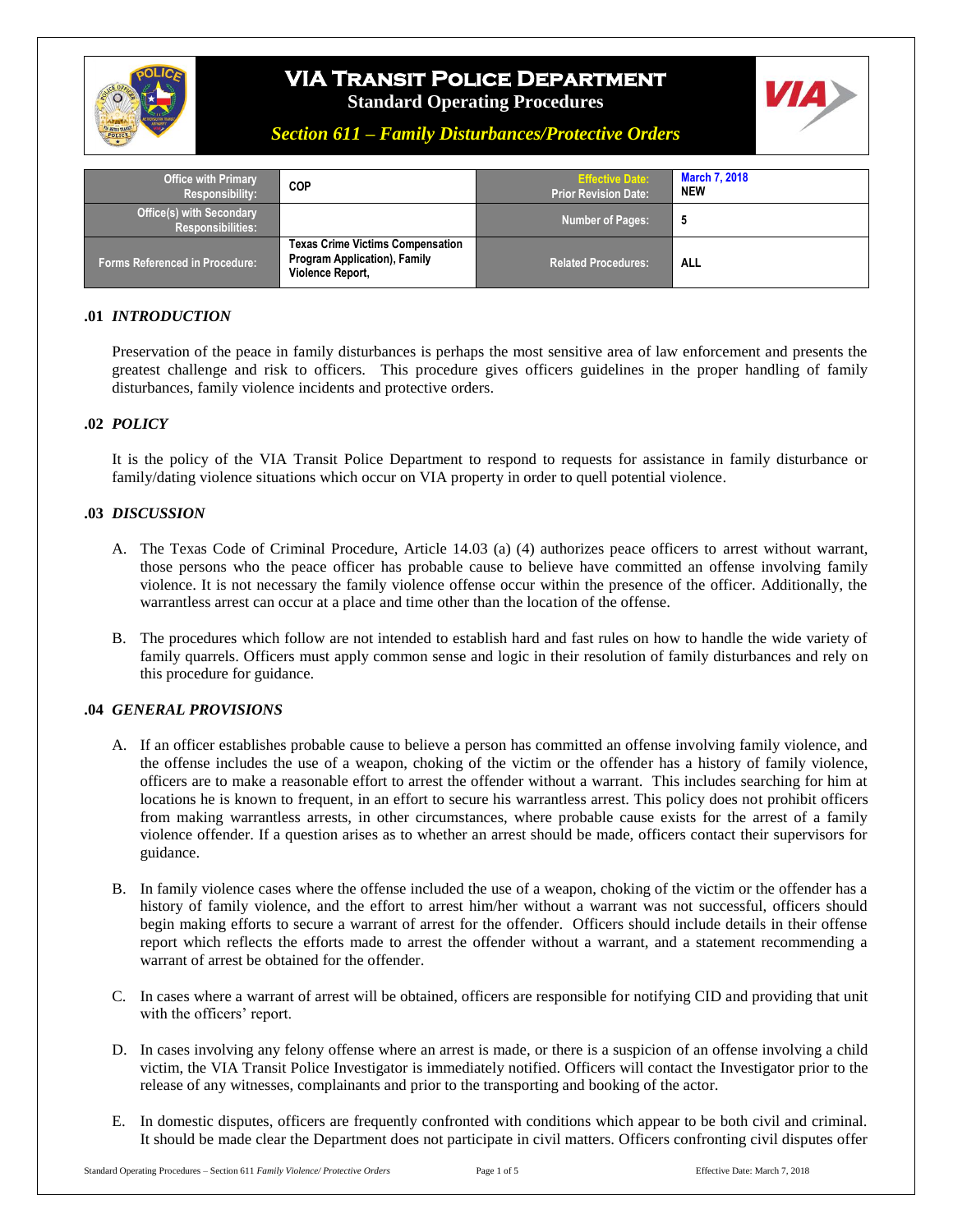



*Section 611 – Family Disturbances/Protective Orders*

practical suggestions or refer the parties to the appropriate agencies, remaining aware that the objective is to restore and maintain the peace.

## **.05** *OFFICER RESPONSIBILITIES REGARDING VICTIMS OF FAMILY VIOLENCE*

- A. Issue "Notice to Adult Victims of Family Violence" to the Victim (Texas Crime Victims Compensation Program Application)
- B. Complete the Family Violence Stalker form, if an arrest is made
- C. Complete the protective order application packet, if applicable
- D. Complete the State Statistical report (Family Violence Report)
- E. If a firearm is found to be at the location and the suspect is out on bond for a family violence offense, determine if this is a violation of a court order or a condition of bond. The verification of the order can be done by contacting CRT, Special Victims Unit, or the Communications Unit Information Channel.
- F. If a protective order is found on the suspect, determine if he is in possession of a firearm.
- G. If a violation of law is found, make the appropriate arrest and all details of the violation shall be included in the required reports.
- H. In cases of Family Violence to a child, immediately notify a supervisor and the Transit Police Investigator to make the scene.

#### **.06** *NON-ARREST REMEDIES*

A. Temporary Separation/Re-location

In situations where family/dating violence or a violation of a court order has not occurred, officers should suggest/encourage the involved parties to re-locate to a neutral location in an effort to allow the disputants time to regain their composure. Officers may provide courtesy rides to any of the parties to a local shelter, hotel, or an alternative safe location if necessary, and shall notify the dispatcher over the radio of the projected location and beginning and ending mileage of the transporting- officer's police unit.

B. Referrals / Criminal Complaints / Protective Orders

If counseling is requested by either party involved in the dispute or if the victim requests assistance in filing a criminal complaint or obtaining a protective order, they shall be referred to the women's crisis center.

C. When damage to property is threatened or has been committed, the officers do not make an arrest since a violation of community property rights is a civil matter. The officers warn the disputants such damage to property could develop into a criminal act. The officers should advise the party to contact their attorney.

#### **.07** *CUSTODIAL ARRESTS*

- A. When an assault is committed in the officers' presence, the officers shall affect an arrest.
- B. When an assault has been committed against a child and constitutes injury to a child, the officers refer to Section .05(H) of this procedure.
- C. When an assault has been committed prior to the officers' arrival, the officers should give strong consideration toward affecting an arrest when:
	- 1. Bodily injury resulted and the officer has probable cause to believe the actor committed the offense;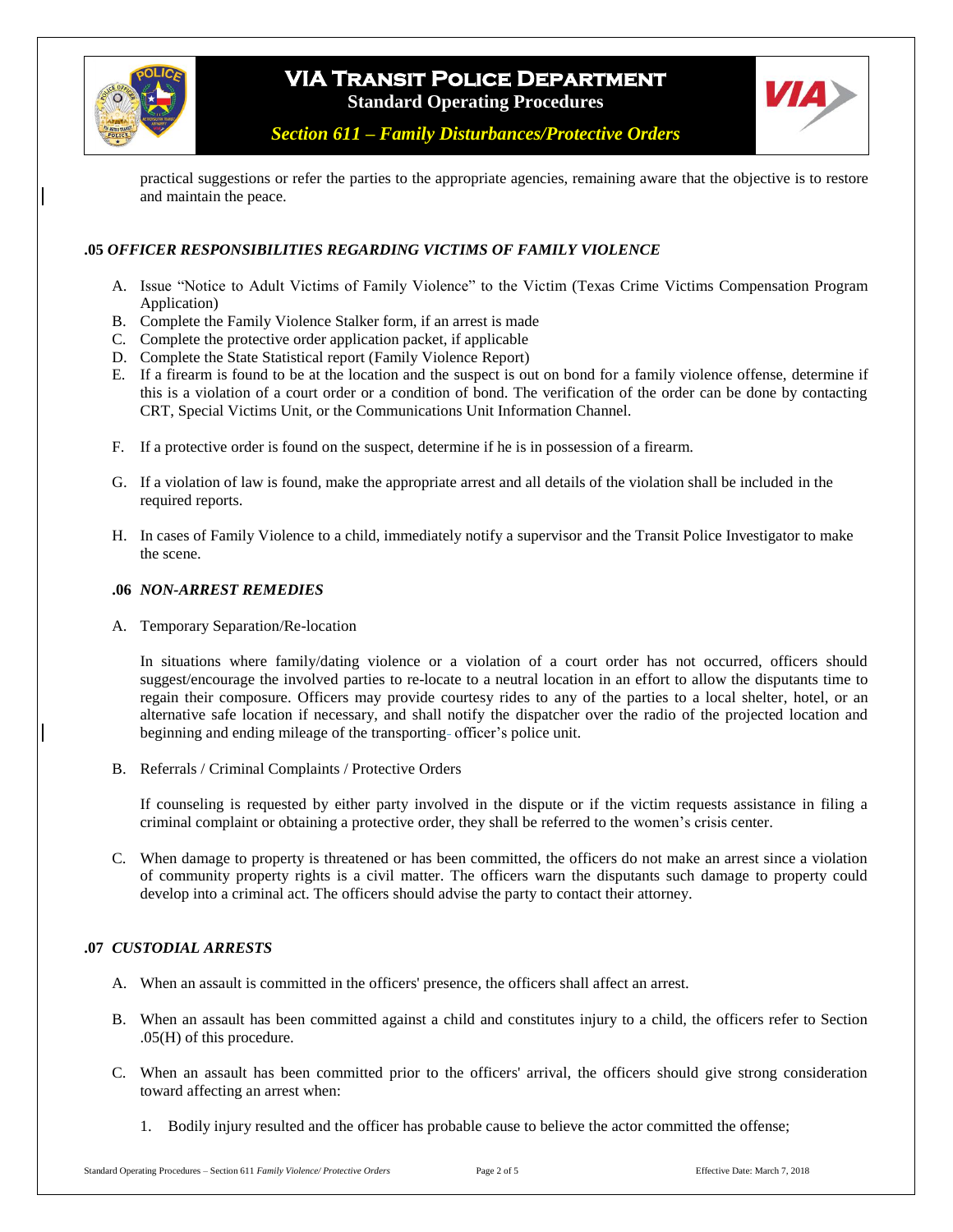

*Section 611 – Family Disturbances/Protective Orders*

- 2. The assault was committed with a deadly weapon; or
- 3. Serious bodily injury resulted.
- D When circumstances reasonably show threatened violence may occur, the officers may affect an arrest to prevent the threatened violence, provided the threat occurs in the officers' presence or view. Officers should remain flexible when dealing with situations involving threats only, since the resourceful application of non-arrest remedies usually enables the officers to settle the immediate dispute and minimize the possibility of violence without affecting an arrest.
- E When physical injury is threatened against a child but has not been inflicted, the officer should inform the threatening party he will commit a felony if he carries out the threat. Officers may affect an arrest, even when the threat occurs outside of the officer's presence or view, when circumstances reasonably show it is necessary to prevent the assault. Officers will comply with Section .05(H) if an arrest is made.
- F. Officers may affect an arrest for any other violation(s) that they have the probable cause and legal authority to make. Examples of other possible offenses that may be encountered during a Family Violence call include PC 46.04 Unlawful Possession of a Firearm and PC 42.062 Interference with Emergency Telephone Call.

## **.08** *PROTECTIVE ORDERS*

- A. General Provisions
	- 1. The Texas Penal Code, Section 25.07, *Violation of Certain Court Orders or Conditions of Bond in a Family Violence Case*, authorizes the arrest of an individual in violation of a Protective Order, Magistrate's Order for Emergency Protection, a Temporary Protective Order, Condition of Bond in a Family Violence Case or Violation of a Protection Order issued out of another jurisdiction.
	- **2.** If, during the investigation of a family disturbance situation, it is determined a violation of a protective order has occurred, Subsection .08(E) of this procedure will be followed.
- B. *Types of court orders prohibiting family violence or stalking*
	- 1. *Temporary Protective Order* A temporary order entered by a court when the court finds from the information contained in an application for protective order there is a clear and present danger of family violence. The court without further notice to the individual alleged to have committed family violence and without a hearing may enter a temporary order, also known as "Temporary Ex-Parte Order", for the protection of the applicant or any other member of the family or household of the applicant. This temporary protective order will only be enforceable when it has been served on the respondent. Verification of service is confirmed through the Communications Unit, information channel.
	- 2. *Magistrate's Order For Emergency Protection* An emergency order entered by a magistrate directed to a person who has been arrested for an offense of family violence, sexual assault, aggravated sexual assault or stalking, prohibiting the person from committing further acts of family violence, having harassing or threatening contact or going near the protected person's residence, place of employment, child care facility, school, or stalking.
	- 3. *Protective Order* an order of the court directed to a person after family violence has occurred issued to prevent an individual from engaging in violent or threatening acts against, harassing, contacting or communicating with a protected individual or being in physical proximity to another individual. (Family Code 88.002, Family Code 85.001) pg. 1316 of Texas Criminal and Traffic Law Manual
	- 4. *Certain Court Orders or Conditions of Bond* A condition of bond set in a family violence case by the magistrate and related to the safety of the victim.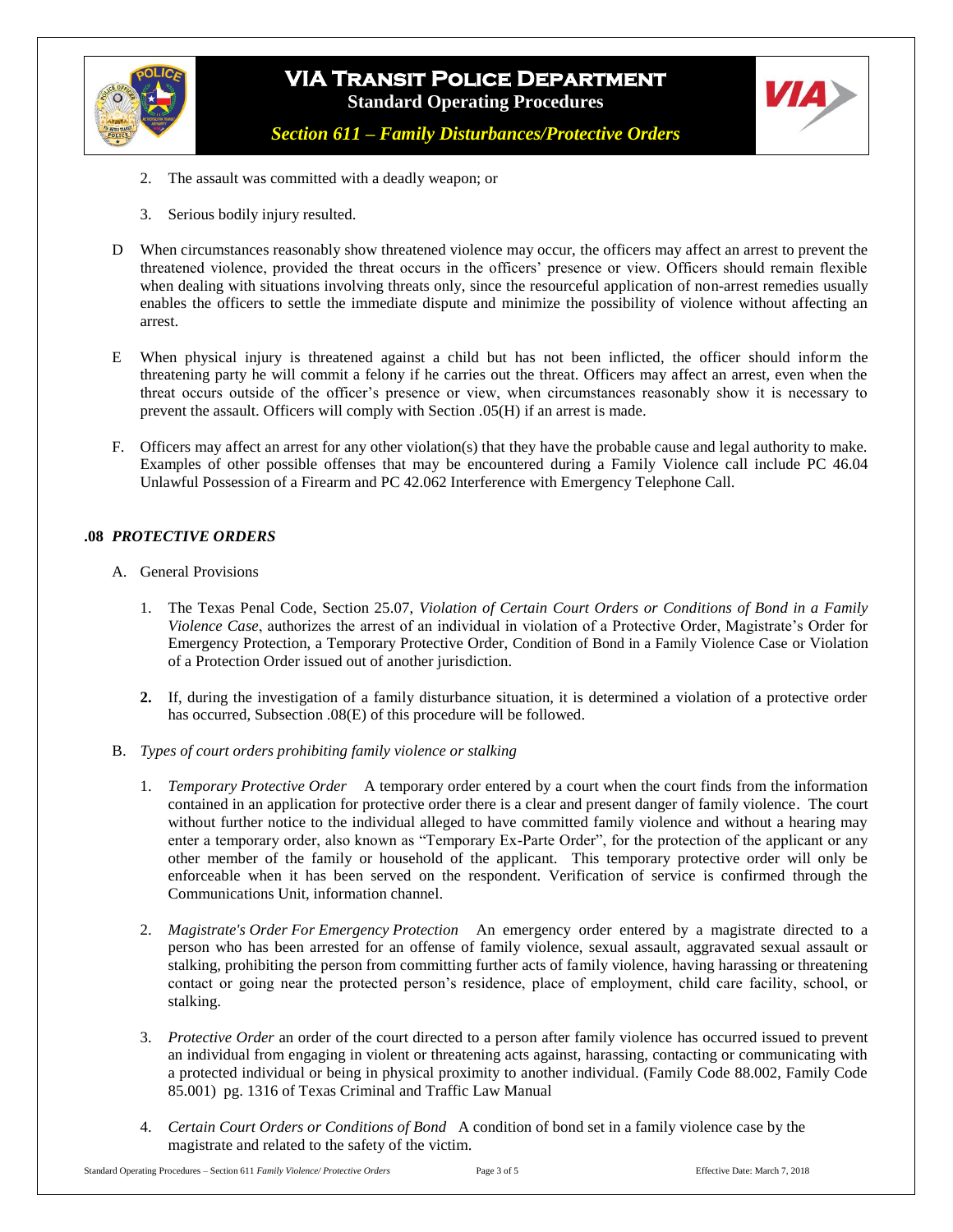



*Section 611 – Family Disturbances/Protective Orders*

- **C.** *Duration of protective orders*
	- 1. Temporary Orders
		- a. A temporary order is valid for the period specified in the order, but does not exceed twenty (20) days.
		- b. On the request of an applicant or on the court's own motion, a temporary order may be extended for additional twenty (20) day periods.
	- 2. Magistrate's Orders For Emergency Protection
		- a. A magistrate's order for emergency protection is valid on issuance and remains in effect until the sixty-first (61st) day but not less than 31 days after the date of issuance.
		- b. When additional protection is necessary, a protective order may be requested prior to the expiration of the magistrate's order for emergency protection.
		- c. Time periods will usually be specified in the magistrate's order for emergency protection.
	- 3. Protective Orders
		- a. A protective order is valid for two (2) years from the date the original order was granted by the court.
		- b. A protective order is not modified to extend its validity beyond the two (2) year period.
	- *4.* Certain Court Orders or Conditions of Bond: A court order or a condition of bond is valid until the case is adjudicated or the court order or condition of bond is rescinded.
- *D. Computer searches and locations for protective orders*

Officers needing to determine if a protective order, temporary order, or magistrate's order for emergency protection Is in effect may contact Dispatch or Utilize the in car computer system to obtain information.

#### *E. Arrests for violations of protective orders, conditions of bond, or magistrate's orders*

- 1. Once the Officer becomes aware that a protective order, temporary protective order, or magistrate's order for emergency protection, is active and knowledge of the person involved, coupled with a violation of the order, allows an officer to arrest for violation of a protective order, magistrate's order for emergency protection or temporary protective order. In the case of a temporary protective order, verification of service on the respondent is required prior to arrest. Whether or not a temporary protective order has been served may be verified through Dispatch.
- 2. If an officer, establishes probable cause to believe a person has committed an offense prohibited by Chapter 25.07 of the Texas Penal Code, *Violation of Certain Court Orders or Conditions of Bond in a Family Violence Case*, and the offense included the use or possession of a weapon, an assault, threats of bodily injury or the offender has a history of family violence, the following shall occur:
- a. The officers will arrest the offender without a warrant when the offense is committed within the officer's presence or view; or
- b. If the offender has fled the scene the officer will exhaust all reasonable efforts to locate the offender and make a warrantless arrest. In no event should a reasonable amount of time exceed two hours.